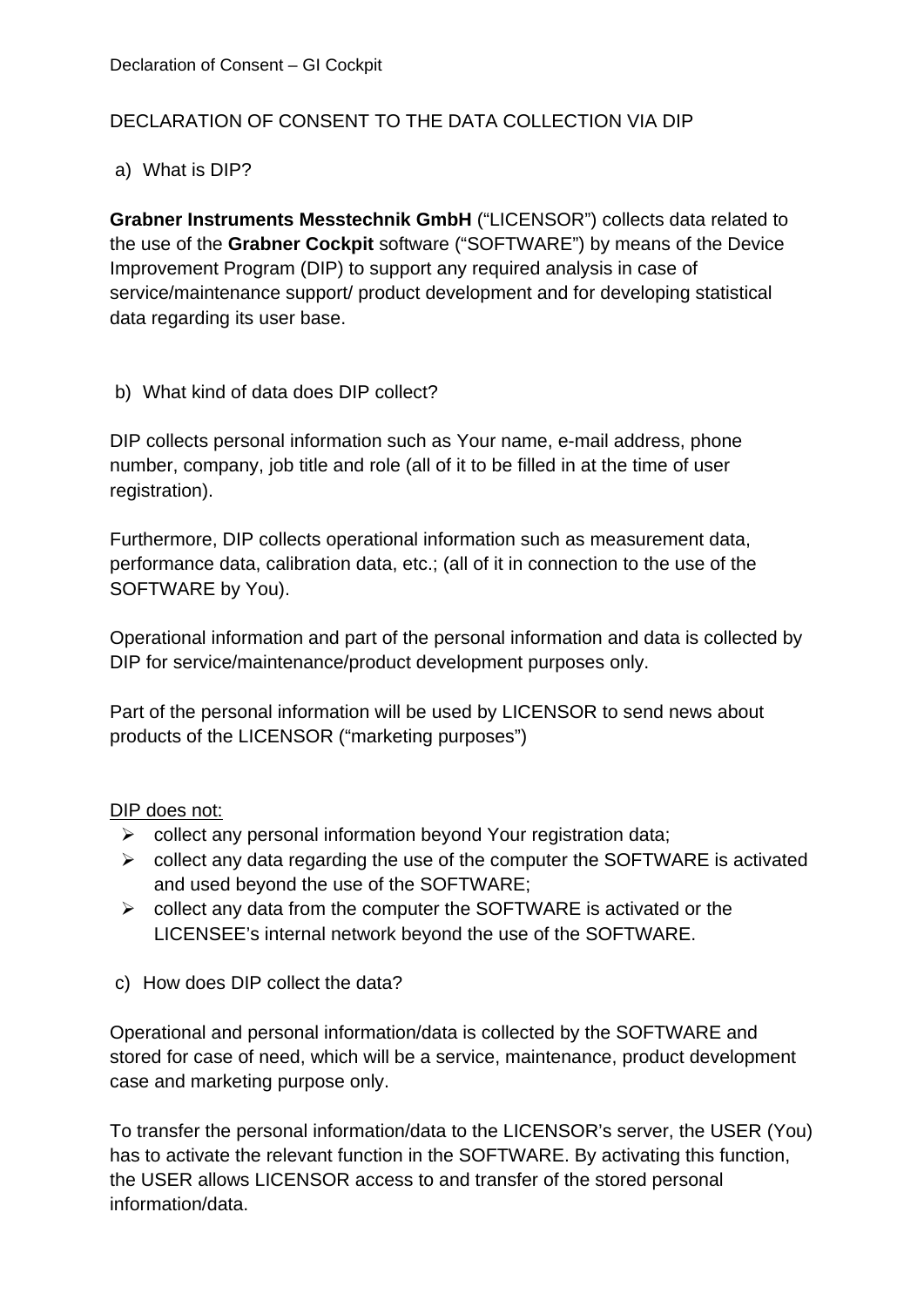There will be no automatically generated data transfer. All data transfer requires the activation of the USER.

### d) Why does LICENSOR collect the data via DIP?

LICENSOR collects operational data and part of the personal data to better serve its customers. Data is collected and stored by the SOFTWARE to be available in case of service, maintenance and product development support only. The data may be used to analyze the service/maintenance/product development case only.

Personal data which will be used for marketing purposes as described above will be collected in a marketing database and used to inform the USER about products and services of the LICENSOR.

In accordance with the provisions of the Austrian Telecommunications Act (TKG), §107, USER will be enabled to deregister from the marketing database by activating the relevant link implemented into the e-mail-message. If the USER deregisters his personal information will be deleted from the marketing database.

#### e) How does LICENSOR protect personal information/data?

LICENSOR has security measures in place to protect the loss, misuse and alteration of personal information / data under its control. These include a firewall to prevent unauthorized access to LICENSOR's systems. Inside LICENSOR's organization, personal information and data is stored in password-controlled servers with limited and controlled access on a need-to-know basis.

While LICENSOR cannot guarantee that loss, misuse or alteration to personal information or data will not occur, LICENSOR takes many precautions to prevent such unfortunate occurrences. However, LICENSOR accepts no liability for any misuse or unintentional disclosure.

Except where enforced by law, LICENSOR will not share personal information / data outside of LICENSOR's organization.

## f) Important Notice

Please note that the personal information / data may be transferred outside of the European Economic Area, for purposes of processing, analysis, and review, by AMETEK Inc., a company located at 1100 Cassatt Road, Berwyn, PA 19312, U.S.A., which is the holding company of the LICENSOR. You are advised that the United States uses a sectoral model of privacy protection that relies on a mix of legislation. governmental regulation, and self-regulation. You are further advised that the Council